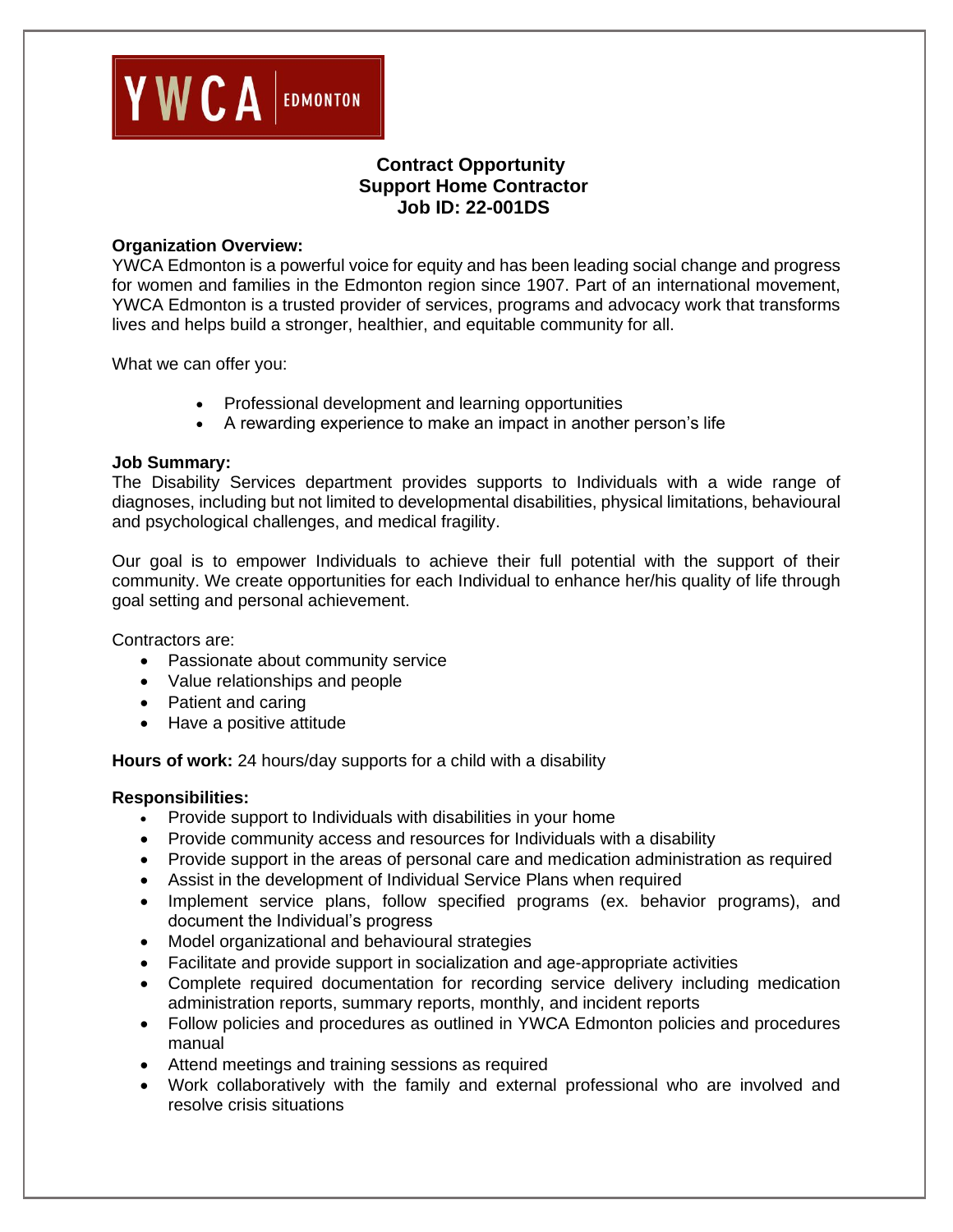

## **Qualifications Required**

#### **Education:**

- Grade 12 equivalency
- One year of Post-Secondary education in Human Services is preferred

#### **Certification:**

- Intervention Record Check and Criminal Record Check with vulnerable sector (no more than 6 months old)
- Current Standard First Aid and Level C CPR certification from an Alberta OHS-approved training agency
- Safe Bathing and Showering certification
- A valid Class 5 driver's license, and access to a personal vehicle

#### **Experience:**

- Minimum one (1) year of related work experience in the human services field supporting Individuals with disabilities
- Nursing experience would be an asset if supporting a child with medical needs
- Experience with supporting Individuals with the following is considered an asset:
	- o Behavioural needs
	- o High Medical needs

#### **Skills:**

- Basic computer skills
- Good interpersonal and communication skills
- Ability to interact positively with a diverse population

### **Additional Requirements:**

- A keen interest in community integration of children and adults with disabilities
- Willingness to complete YWCA Edmonton provided training in MANDT, Medication Administration, Abuse Prevention & Response, Infectious Disease & Prevention, and WHMIS (within 6 months of start date)
- Willingness to have home licensed through Children's Services and complete required training
- Willingness to complete Child Seat Safety Course
- Willingness to complete agency documentation and mandatory training
- Have a home that is safe and secure and provides a comfortable environment for an Individual
- Willingness to transport Individuals
- \$2 Million Third Party Liability Vehicle insurance
- \$1 Million liability home insurance (to be provided annually)

#### **Payment:**

The monthly Support Home stipend is dependent on the approved budget of the Individual receiving services.